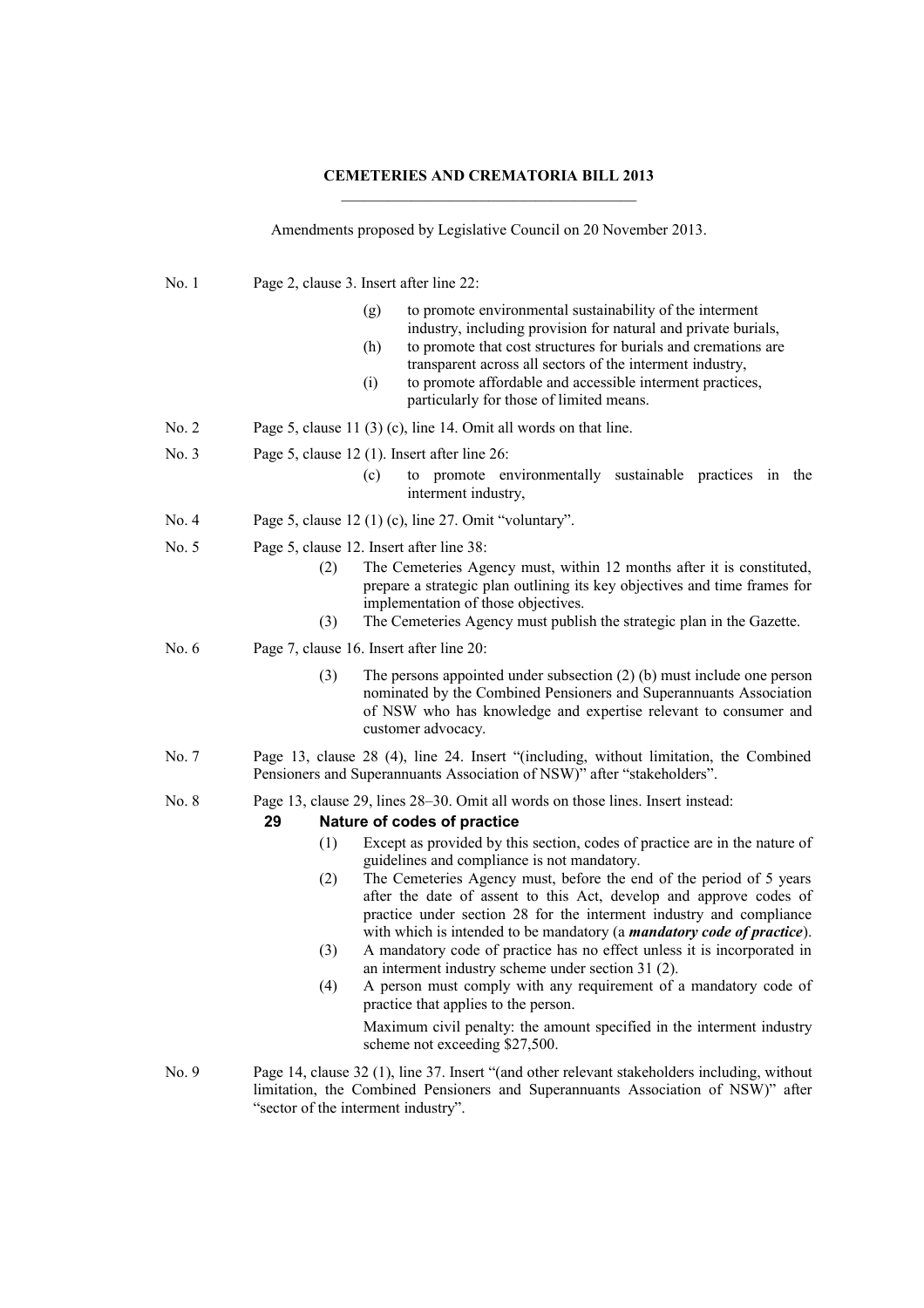No. 10 Page 21, clause 52 (2). Insert after line 37:

- (3) If no response to the notice under subsection (2) is received within 28 days after the date on which it is sent, the cemetery operator is to cause a further notice of the intention to be sent, by registered post, to each person shown in the relevant cemetery operator's register as a secondary contact with respect to the holder.
- No. 11 Page 21, clause 52 (3), line 38. Insert "under subsection (2) or (3)" after "the notice".
- No. 12 Page 24, clause 54 (6), line 5. Insert "and any person shown in the relevant cemetery operator's register as a secondary contact with respect to the holder" after "right".
- No. 13 Page 24, clause 54 (8), lines 12 and 13. Omit all words on those lines. Insert instead:
	- (8) The regulations may:
		- (a) prescribe a different period of any term of a renewable interment right to a period specified in subsection (1) or (3), and
		- (b) prescribe the matters which a cemetery operator must disclose to an applicant for a renewable interment right, and
		- (c) make provision for or with respect to a cooling off period prescribed by the regulations for the taking of effect of an interment right, and
		- (d) with out limiting paragraph (c), provide for the waiver of the cooling off period in circumstances prescribed by the regulations.
- No. 14 Page 24, clause 55 (2) (c), line 29. Insert "and person shown in the relevant cemetery operator's register as a secondary contact with respect to the holder" after "right".
- No. 15 Page 25, clause 55 (6) (a), lines 10 and 11. Omit "10 years (or such other period as may be prescribed by the regulations)". Insert instead "25 years".
- No. 16 Page 27, clause 63 (4). Insert after line 28:
	- (c) include contact details for any next-of-kin or other persons nominated by the holder as secondary contacts with respect to the holder, and
- No. 17 Pages 30–32, Division 3, Part 4, line 9 on page 30 to line 43 on page 32. Omit all words on those lines.
- No. 18 Page 40, clause 93 (3), lines 8 and 9. Omit "on payment of a fee of \$25 (or such other amount as may be prescribed by the regulations)".
- No. 19 Page 62. Insert after line 9:

## **151 Investigation and report by IPART**

- (1) The Independent Pricing and Regulatory Tribunal is to conduct an investigation of interment costs and the pricing of interment rights within the interment industry with regard to:
	- (a) the relativity of costs and pricing factors for perpetual and renewable interment rights, and
	- (b) full-cost pricing of perpetual interment rights, including provision for the perpetual care of interment sites and cemeteries.
- (2) The investigation is to include a review of competition, cost and pricing factors within the funeral industry.
- (3) A report on the outcome of the investigation is to be provided to the Minister within 3 years after the commencement of this section.
- (4) The Minister is to make the report publicly available free of charge by publishing it on a website maintained by the Department.